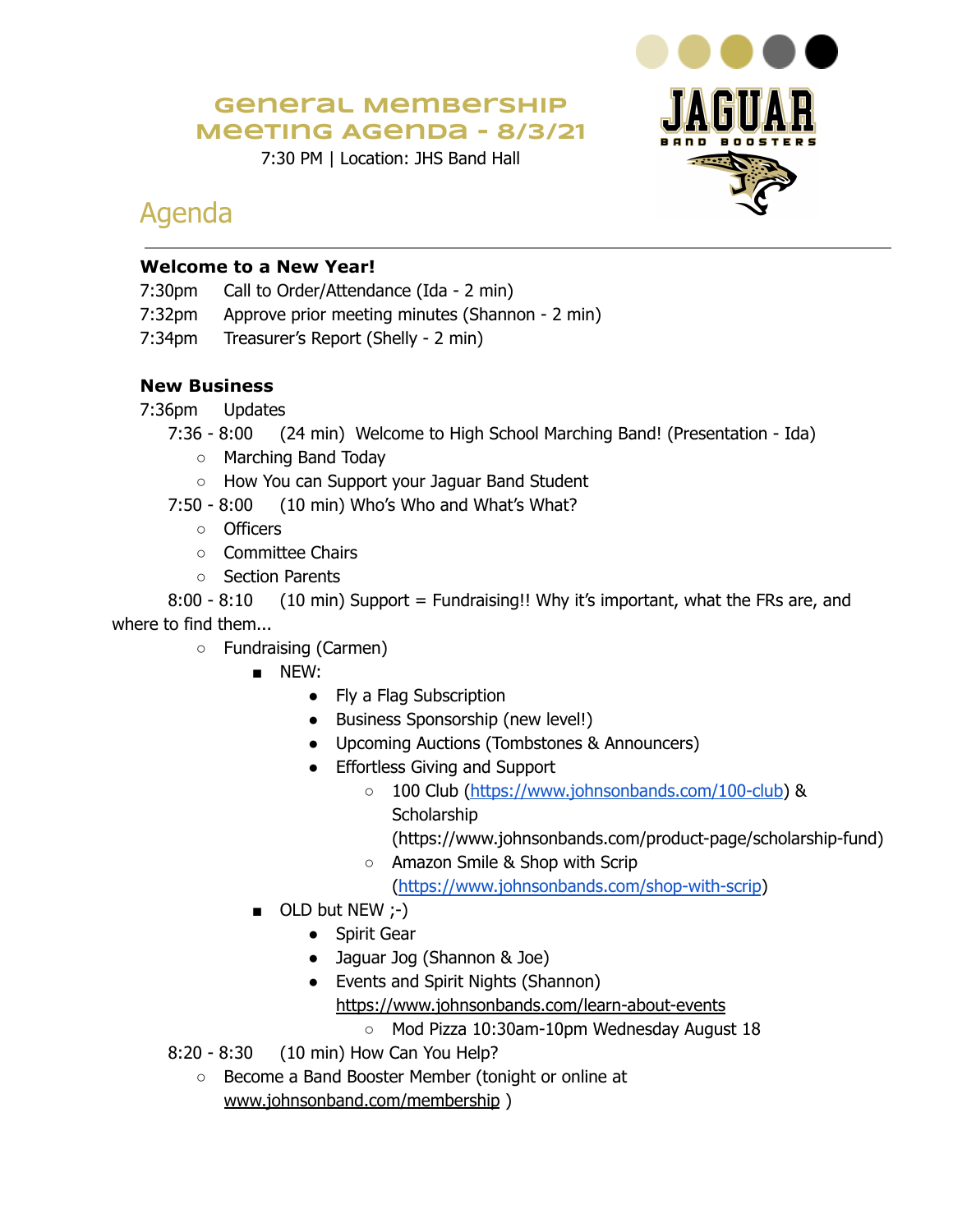- Join a Committee! (sign up tonight or complete committee interest form at <https://www.johnsonbands.com/volunteer>
- Volunteer Sign Ups (Tina)
	- Where do I find them? <https://www.johnsonbands.com/volunteer>
	- Meal Plans, Game Days, Competition Days, Fly a Flag, Jaguar Jog

## 8:30 - 8:45 Directors Report

- Forms, Fees and Summer uniform issuance
- Mandarin Drum Corps / DCI
- Johnson Jamboree
	- 8:30-10:30 Schedule pick up, campus tours
	- 10:30 12:30 Sports Pep Rally with silent & live auction for Jags Athletics
	- 12:30 Jags Athletics BBQ lunch fundraiser
- Hawaii website and more information at next booster meeting on Sept. 14th!

## Wrap Up:

- Announcements:
	- Section Parent Leads available at designated areas:
		- WW & percussion PLs in percussion room;
		- Brass PLs in main band hall;
		- Color Guard PL in guard room
	- Remember to sign up for committees, become a member and pick up merchandise at the conclusion of the meeting.

# FYI: Important Information & Upcoming Dates

#### **Upcoming Dates:**

- Sunday, 8/15 FINAL DAY TO ORDER GAME DAY MEAL PLAN
- Wednesday, 8/18 Spirit Night At Mod Pizza from 10:30am-10pm in person or online with code GR192306J
- Thursday, 8/19 First Day of School
- Saturday, 8/21 last day to subscribe to Fly a Flag for the first holiday placement
- Friday, 9/3 guaranteed shirt deadline for Jaguar Jag 5k/10k
- Saturday, 9/11 Patriot Day Fly a Flag Installation
- Wednesday, 9/15 FINAL DAY TO ORDER COMPETITION MEAL PLAN (MANDATORY)
- Tuesday, 9/14 @6:30pm Band Booster General Membership Meeting

### **Minutes**

• The meeting was called to order at 7:39pm by President, Ida Musgrove.